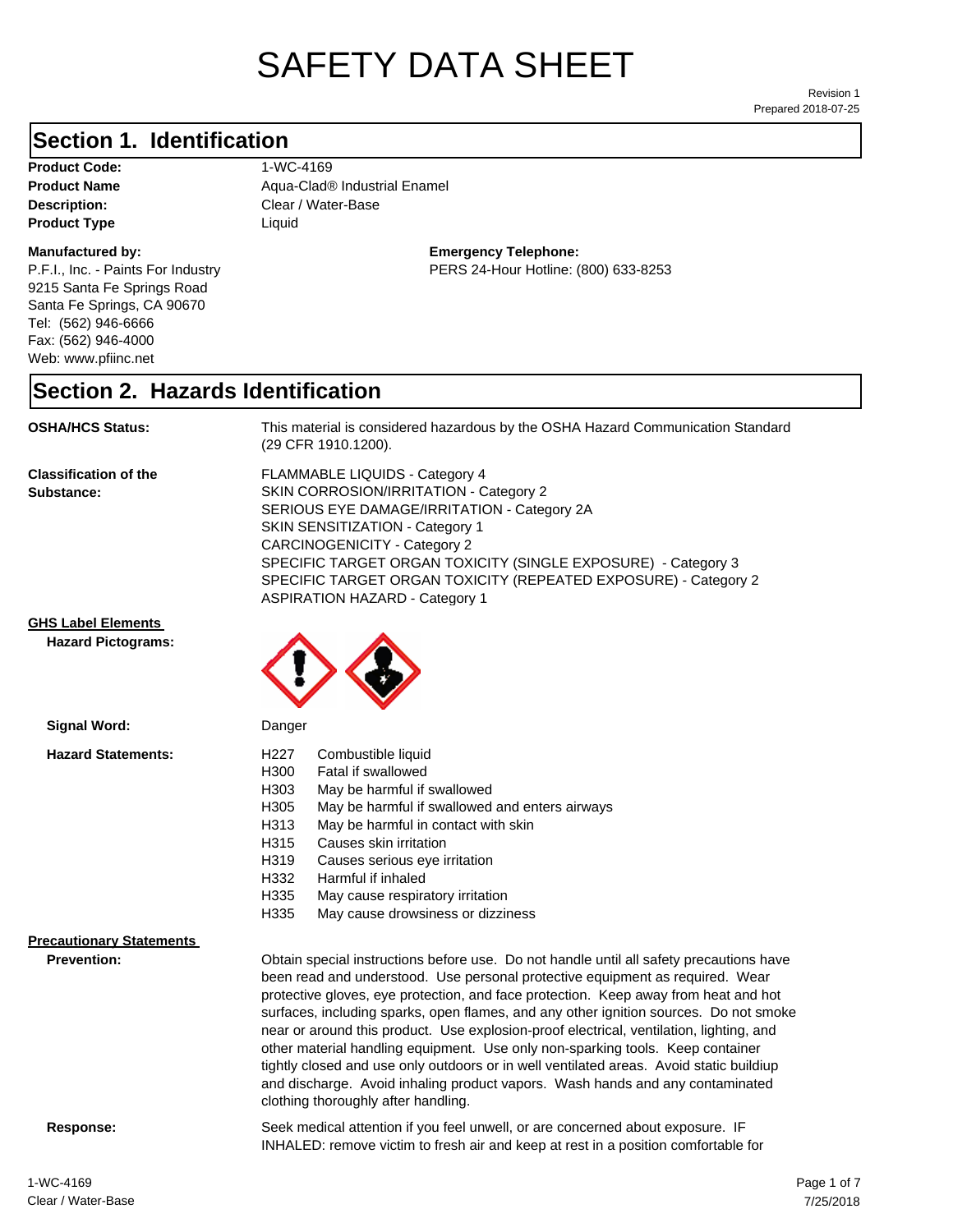| Storage & Disposal:                         | breathing. IF SWALLOWED: contact a poison control center or physician immediately.<br>Do not induce vomiting. IN CASE OF SKIN OR HAIR CONTACT: remove all<br>contaminated clothing, and wash skin with soap and water. If irritation or rash occurs,<br>get medical attention. IF IN EYES: rinse with copious amounts of water for several<br>minutes. Remove contact lenses, if present and easy to do so. If eye irritation persists,<br>seek medical attention.<br>Store in a locked and secure environment. Store in a cool, well ventilated area away<br>from direct sunlight and heat. Dispose of contents and container in accordance with all<br>local, regional, state, and federal regulations.                                                                                                                                                                                                                                                                                                                |
|---------------------------------------------|--------------------------------------------------------------------------------------------------------------------------------------------------------------------------------------------------------------------------------------------------------------------------------------------------------------------------------------------------------------------------------------------------------------------------------------------------------------------------------------------------------------------------------------------------------------------------------------------------------------------------------------------------------------------------------------------------------------------------------------------------------------------------------------------------------------------------------------------------------------------------------------------------------------------------------------------------------------------------------------------------------------------------|
| <b>Supplemental Label</b><br>Elements:      | Ensure adequate ventilation at all times when using this product and when sanding the<br>dried film. Wear an appropriate, NIOSH approved particulate respirator. Follow all<br>respirator manufacturer's directions for proper use. Abrading or sanding this product's<br>dried film may release crystalline silica which has been shown to cause lung damage<br>and may cause cancer following long term exposure. Rags, sandpaper, steel wool,<br>and other abrading materials or waste containing this product may spontaneously<br>combust when improperly disposed of. Product contains solvents which can cause<br>permanent brain and nervous system damage. Intentional misuse by concentrating<br>and inhaling the contents of this product can be harmful or fatal. Do not transfer<br>contents to another container.<br>PROPOSITION 65 WARNING: this product contains chemicals known to the State of<br>California to cause cancer and birth defects or other reproductive harm.<br>FOR INDUSTRIAL USE ONLY. |
| <b>Hazards not otherwise</b><br>classified: | None known.                                                                                                                                                                                                                                                                                                                                                                                                                                                                                                                                                                                                                                                                                                                                                                                                                                                                                                                                                                                                              |

# **Section 3. Composition/Information on Ingredients**

#### Chemical Name / CAS No

Ethylene Glycol Monobutyl Ether 111-76-2 10 to 20% Vapor Pressure: .11 kPa

# **Section 4. First Aid Measures**

| <b>Description of First Aid Measures</b> |                                                                                                                                                                                                                                                                                                                                                                                                                                                                                                                                                                                                                                                                                                                                                                                                                        |
|------------------------------------------|------------------------------------------------------------------------------------------------------------------------------------------------------------------------------------------------------------------------------------------------------------------------------------------------------------------------------------------------------------------------------------------------------------------------------------------------------------------------------------------------------------------------------------------------------------------------------------------------------------------------------------------------------------------------------------------------------------------------------------------------------------------------------------------------------------------------|
| <b>Eye Contact:</b>                      | Immediately flush eyes with copious amounts of water. Remove any contact lenses.<br>Rinse for at least 10 minutes. Get medical attention. Chemical burns must be treated<br>promptly by a physician.                                                                                                                                                                                                                                                                                                                                                                                                                                                                                                                                                                                                                   |
| Inhalation:                              | Remove victim to fresh air and maintain in a rest position comfortable for breathing. If<br>fumes are still present, all rescuers should wear appropriate respirators. If victim<br>exhibits irregular breathing, trained personnel should provide artificial respiration or<br>oxygen. Mouth-to-mouth resuscitation may be dangerous. If necessary, contact a<br>poison control center or physician immediately. If victim is unconscious, place in a<br>recovery position and seek medical help immediately. Maintain an open airway for the<br>victim.                                                                                                                                                                                                                                                              |
| <b>Skin Contact:</b>                     | Wash affected areas with soap and water. Remove contaminated clothing and shoes.<br>Continue to rinse the affected area for at least ten minutes. Get medical attention if<br>discomfort continues. Avoid further exposure in the event of any symptoms or<br>complaints.                                                                                                                                                                                                                                                                                                                                                                                                                                                                                                                                              |
| Ingestion:                               | If product is ingested, contact a poison control center or a physician immediately. Do<br>not induce vomitting. Rinse mouth with water and remove dentures, if any. Remove<br>victim to fresh air and keep at rest in a comfortable position to facilitate breathing. If<br>the victim is conscious and the product has been swallowed, provide small quantities of<br>water to drink. Cease if the victim feels sick, as vomitting may be dangerous.<br>Aspiration hazard if swallowed. This product can enter the lungs and cause damage.<br>If vomitting occurs, the head should be kept low so that vomit does not enter the lungs.<br>Never administer anything by mouth to an unconscious person. If unconscious, place<br>in a recovery position while medical attention is sought. Maintain an open airway for |
| 1.110112102                              |                                                                                                                                                                                                                                                                                                                                                                                                                                                                                                                                                                                                                                                                                                                                                                                                                        |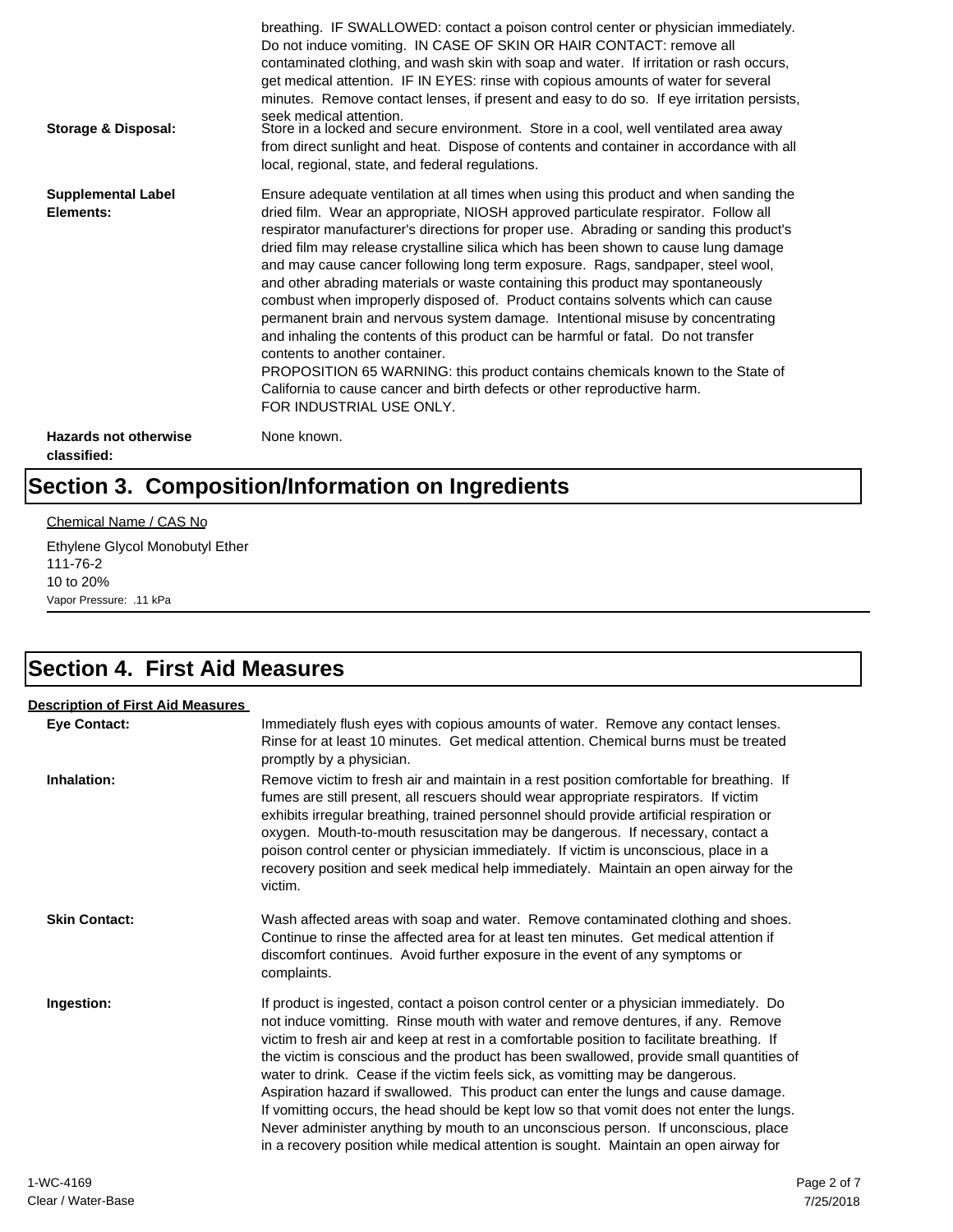|                                                              | the victim.                                                                                                                                                                                                                                                                                                                                                  |  |  |
|--------------------------------------------------------------|--------------------------------------------------------------------------------------------------------------------------------------------------------------------------------------------------------------------------------------------------------------------------------------------------------------------------------------------------------------|--|--|
| <b>Potential Acute Health Effects</b><br><b>Eye Contact:</b> | Causes serious eye irritation.                                                                                                                                                                                                                                                                                                                               |  |  |
| Inhalation:                                                  | Can cause central nervous system depression. May cause drowsiness and dizziness<br>as well as respiratory irritation.                                                                                                                                                                                                                                        |  |  |
| <b>Skin Contact:</b>                                         | Causes skin irritation. May cause an allergic skin reaction.                                                                                                                                                                                                                                                                                                 |  |  |
| Ingestion:                                                   | Can cause central nervous system depression. May be fatal if swallowed and allowed<br>to enter airways. Irritating to mouth, throat and stomach.                                                                                                                                                                                                             |  |  |
| <b>Over-Exposure Signs &amp; Symptoms</b>                    |                                                                                                                                                                                                                                                                                                                                                              |  |  |
| <b>Eye Contact:</b>                                          | Adverse symptoms may include: pain or irritation, watering, redness.                                                                                                                                                                                                                                                                                         |  |  |
| Inhalation:                                                  | Adverse symptoms may include: respiratory tract irritation, coughing, nausea or<br>vomiting, headache, drowsiness or fatigue, dizziness or vertigo, unconsciousness.                                                                                                                                                                                         |  |  |
| <b>Skin Contact:</b>                                         | Adverse symptoms may include: irritation, redness.                                                                                                                                                                                                                                                                                                           |  |  |
| Ingestion:                                                   | Adverse symptoms may include: nausea, vomiting.                                                                                                                                                                                                                                                                                                              |  |  |
|                                                              | Indication of immediate medical attention and special treatment needed                                                                                                                                                                                                                                                                                       |  |  |
| <b>Notes to Physician:</b>                                   | Treat symptomatically. Contact poison treatment specialists if large quantities have<br>been ingested or inhaled.                                                                                                                                                                                                                                            |  |  |
| <b>Specific Treatments:</b>                                  | None specified.                                                                                                                                                                                                                                                                                                                                              |  |  |
| <b>Protection of First Aid</b><br><b>Providers:</b>          | No action should be taken involving any personal risk or without proper training. If<br>fumes are still present, rescuers should wear appropriate respirators or a self<br>contained breathing apparatus. Mouth-to-mouth resuscitation may be dangerous for<br>the first aid provider. Wash all contaminated clothing with soap and water before<br>removal. |  |  |

# **Section 5. Fire Fighting Measures**

| Extinguishing Media                               |                                                                                                                                                                                                                                                                                                                                                                              |
|---------------------------------------------------|------------------------------------------------------------------------------------------------------------------------------------------------------------------------------------------------------------------------------------------------------------------------------------------------------------------------------------------------------------------------------|
| Suitable Media:                                   | Dry chemical, CO2, water spray (fog), foam, dry sand.                                                                                                                                                                                                                                                                                                                        |
| Unsuitable Media:                                 | Do not use water jet.                                                                                                                                                                                                                                                                                                                                                        |
| <b>Specific Hazards:</b>                          | Combustible liquid. Closed containers may explode when exposed to extreme heat as<br>a result of buildup of steam. Keep containers tightly closed and isolate from heat,<br>electrical equipment, sparks, and open flames. No unusual fire or explosion hazards<br>noted.                                                                                                    |
| <b>Special Firefighting</b><br><b>Procedures:</b> | Water may be used to cool closed containers to prevent pressure buildup and possible<br>autoignition or explosion. Evacuate area and fight fire from safe distance. Containers<br>may explode when heated. Firefighters should wear appropriate protective equipment<br>and self-contained breathing apparatus with a full face-piece operated in positive<br>pressure mode. |

# **Section 6. Accidental Release Measures**

| <b>Environmental Precautions:</b>                        | Avoid dispersal of spilled material and runoff from contacting soil, waterways, drains,<br>and sewers. Inform the relevant authorities if the product has caused environmental<br>pollution.                                                                                                                                                                                                              |             |
|----------------------------------------------------------|-----------------------------------------------------------------------------------------------------------------------------------------------------------------------------------------------------------------------------------------------------------------------------------------------------------------------------------------------------------------------------------------------------------|-------------|
| Steps to be Taken if Material<br>is Released or Spilled: | Contain spilled liquid with sand or earth. Do not use combustible materials such as<br>sawdust. Eliminate all ignition sources and use explosion-proof equipment. Place<br>material in a container and dispose of according to local, regional, state, and federal<br>regulations. Ventilate area and remove product with inert absorbent and non-sparking<br>tools. Do not incinerate closed containers. |             |
| <b>Small Spills:</b>                                     | Stop leak if doing so can be done without risk. Remove containers from spill area.<br>Use non-sparking tools. Dilute with water and mop up if water-soluble. If not<br>water-soluble, absorb with inert dry material and place in appropriate waste container.<br>Dispose of via a licensed waste disposal contractor.                                                                                    |             |
| Large Spills:                                            | Stop leak if doing so can be done without risk. Remove containers from spill area.<br>Use non-sparking tools. Approach the release from upwind. Prevent entry into                                                                                                                                                                                                                                        |             |
| 1-WC-4169                                                |                                                                                                                                                                                                                                                                                                                                                                                                           | Page 3 of 7 |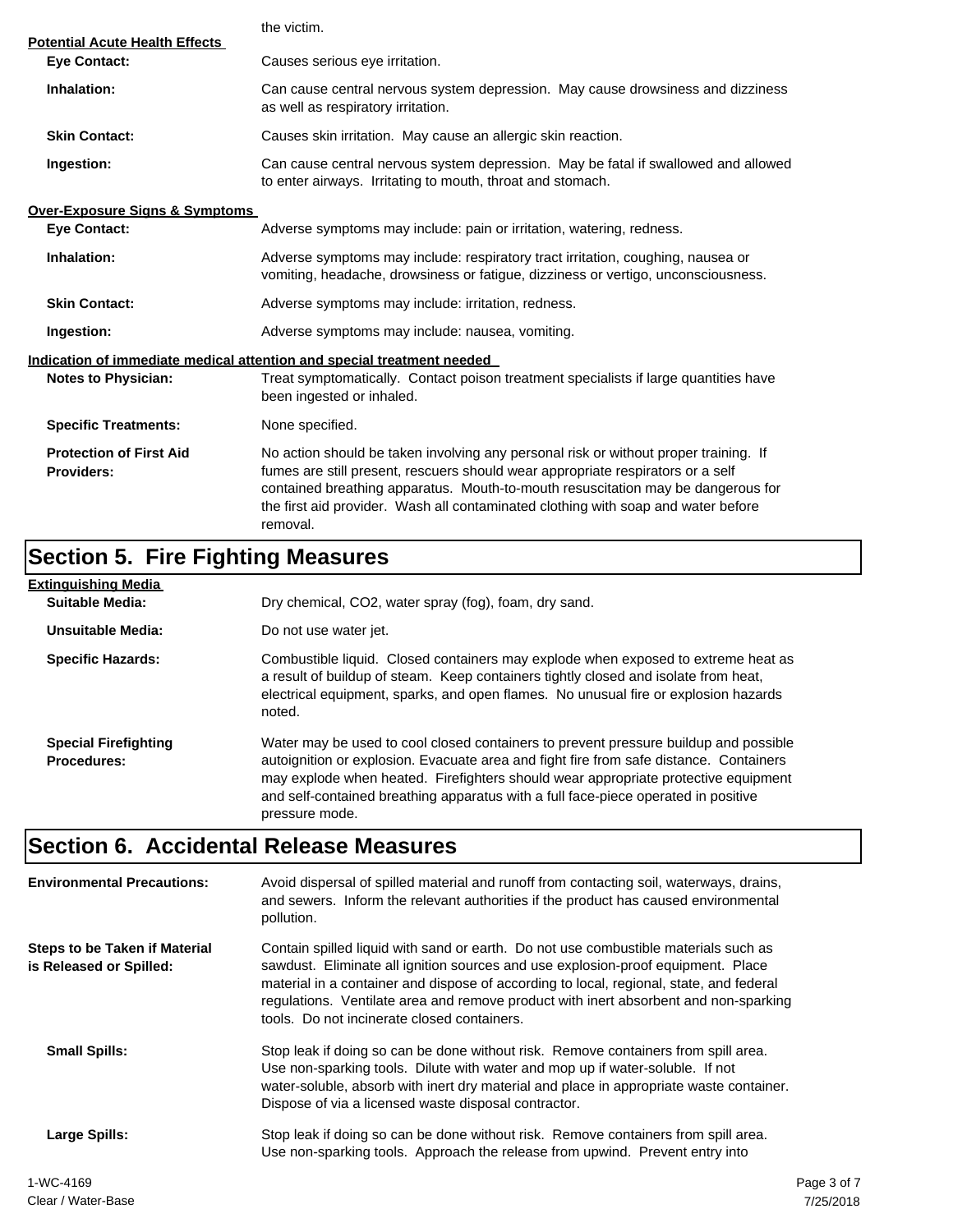sewers, waterways, basements, or confined areas. Wash spillages into an effluent treatment plant or proceed as follows: contain and collect spillage with inert absorbent materials and place in a container for disposal according to local regulations. Dispose of via a licensed waste disposal contractor. See Section 1 for emergency contact information and Section 13 for waste disposal.

### **Section 7. Handling and Storage**

| Handling: | Wash thoroughly after handling. Eating, drinking, and smoking should be prohibited in<br>areas where this material is handled, stored, and processed. Wash hands and face<br>before eating or drinking. Remove contaminated clothing and launder before reuse.<br>Use only with adequate ventilation. Follow all SDS and label precautions even after<br>container is emptied, as it may retain product residues. Avoid breathing fumes, vapors,<br>or mist. Avoid contact with eyes, skin, and clothing. |
|-----------|-----------------------------------------------------------------------------------------------------------------------------------------------------------------------------------------------------------------------------------------------------------------------------------------------------------------------------------------------------------------------------------------------------------------------------------------------------------------------------------------------------------|
| Storage:  | Store in a dry, cool, well ventilated place. Keep container tightly closed while not in<br>use. Isolate from heat, electrical equipment, sparks, and open flame. Do not store<br>above 120 degrees Fahrenheit. Protect from heat, moisture, and foreign materials.                                                                                                                                                                                                                                        |

### **Section 8. Exposure Controls/Personal Protection**

| Chemical Name / CAS No<br>Ethylene Glycol Monobutyl<br>Ether<br>111-76-2<br>10 to 20%<br>Vapor Pressure: .11 kPa<br><b>Engineering Controls:</b> | <b>OSHA Exposure Limits</b><br>50 ppm                                                                                                                                                                                                                                                                                               | <b>ACGIH Exposure Limits</b><br>20 ppm<br>Use process enclosures, local exhaust ventilation, or other engineering controls to                                                                                                                                                                                                                                                                                                                                                                                                                                                                                                                                                                                                                                                                 | <b>Other Exposure Limits</b> |  |  |
|--------------------------------------------------------------------------------------------------------------------------------------------------|-------------------------------------------------------------------------------------------------------------------------------------------------------------------------------------------------------------------------------------------------------------------------------------------------------------------------------------|-----------------------------------------------------------------------------------------------------------------------------------------------------------------------------------------------------------------------------------------------------------------------------------------------------------------------------------------------------------------------------------------------------------------------------------------------------------------------------------------------------------------------------------------------------------------------------------------------------------------------------------------------------------------------------------------------------------------------------------------------------------------------------------------------|------------------------------|--|--|
|                                                                                                                                                  | keep worker exposure to airborne contaminants below any recommended or statutory<br>limits. The engineering controls also need to keep gas, vapor, or dust concentrations<br>below any lower explosive limits. Use explosion-proof ventilation equipment.                                                                           |                                                                                                                                                                                                                                                                                                                                                                                                                                                                                                                                                                                                                                                                                                                                                                                               |                              |  |  |
| <b>Environmental Controls:</b>                                                                                                                   | Emissions from ventilation or work process equipment should be checked to ensure<br>they comply with the requirements of environmental protection legislation. In some<br>cases, fume scrubbers, filters, and other engineering modifications to the process<br>equipment may be required to reduce emissions to acceptable levels. |                                                                                                                                                                                                                                                                                                                                                                                                                                                                                                                                                                                                                                                                                                                                                                                               |                              |  |  |
| <b>Respiratory Protection:</b>                                                                                                                   | adequate protection.                                                                                                                                                                                                                                                                                                                | Use a properly fitted, air-purifying or air-fed respirator complying with an approved<br>standard if a risk assessment indicates this is necessary. Respiratory protection<br>programs that meet OSHA 1910.134 and ANSI Z88.2 requirements must be followed<br>when workplace conditions warrant a respirator's use. A NIOSH/MSHA approved<br>respirator with an organic vapor cartridge may be permissible under circumstances<br>where airborne concentrations are expected to exceed exposure limits. Protection<br>provided by air purifying respirators is limited. Use a positive pressure, air supplied<br>respirator if there is any potential for an uncontrolled release, exposure levels are not<br>known, or in any circumstances where air purifying respirators may not provide |                              |  |  |
| <b>Skin Protection:</b>                                                                                                                          | used.                                                                                                                                                                                                                                                                                                                               | Use impervious, chemical resistant gloves to prevent prolonged skin contact and<br>absorption of material through the skin. Nitrile or neoprene gloves may afford<br>adequate protection. Personal protective equipment for the body should be selected<br>based on the task being performed and the risks involved, and should be approved by<br>a specialist before handling this product. Where there is a risk of ignition from static<br>electricity, wear anti-static protective clothing. For best protection, the clothing should<br>include anti-static boots, gloves, and overalls. Appropriate footwear should always be                                                                                                                                                           |                              |  |  |
| <b>Eye Protection:</b>                                                                                                                           | times to protect against splashes of liquids.                                                                                                                                                                                                                                                                                       | Safety eyewear, such as splash goggles or a full face shield, should be worn at all                                                                                                                                                                                                                                                                                                                                                                                                                                                                                                                                                                                                                                                                                                           |                              |  |  |
| <b>Hygienic Measures:</b>                                                                                                                        | contaminated clothing immediately and launder before reuse.                                                                                                                                                                                                                                                                         | Wash thoroughly with soap and water before eating, drinking, or smoking. Remove                                                                                                                                                                                                                                                                                                                                                                                                                                                                                                                                                                                                                                                                                                               |                              |  |  |

### **Section 9. Physical and Chemical Properties**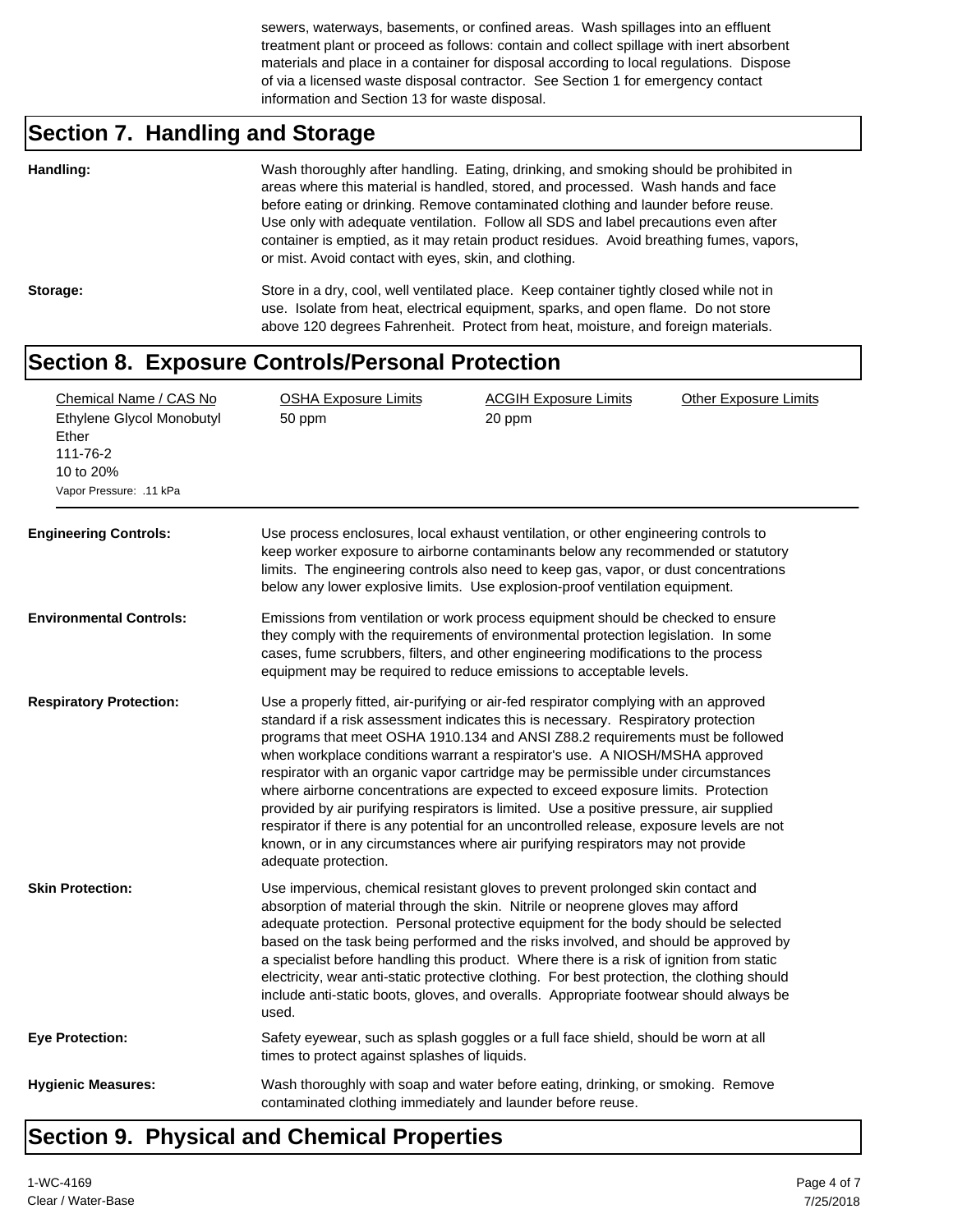| Physical State:                            | Liquid                      |
|--------------------------------------------|-----------------------------|
| Odor:                                      | Solvent odor                |
|                                            |                             |
| Vapor Density                              | Heavier than air            |
| Vapor Density                              | 3.96                        |
| Vapor Pressure                             | 9 hPa                       |
| <b>Evaporation Rate</b>                    | Slower than ether           |
| <b>Boiling Point</b>                       | 171 C                       |
| Specific Gravity (SG)                      | 1.025                       |
| Material VOC (Lb / Gal)                    | 1.33                        |
| Material VOC $(g/L)$                       | 159.69                      |
| Coating VOC (Lb/Gal)                       | 2.95                        |
| Coating VOC (g/L)                          | 353.30                      |
| Flash Point:                               | 61 Celsius (142 Fahrenheit) |
| Autoignition:                              | Not available               |
| LEL: L                                     | 1.1%                        |
| UEL:                                       | 10.6%                       |
| Partition Coefficient.<br>n-octanol/water: | Not available               |
| Auto-ignition temperature                  | Not available               |

#### **Section 10. Stability and Reactivity**

| <b>Conditions to Avoid:</b>      | Avoid temperatures above 120 degrees Fahrenheit. Avoid all possible sources of<br>ignition. Do not pressurize, cut, weld, braze, drill, or expose containers to heat. Do not<br>allow vapor to accumulate in low or confined areas. Avoid contact with strong acid and<br>strong bases. |
|----------------------------------|-----------------------------------------------------------------------------------------------------------------------------------------------------------------------------------------------------------------------------------------------------------------------------------------|
| Incompatibility:                 | Incompatible with strong oxidizing agents.                                                                                                                                                                                                                                              |
| <b>Hazardous Decomposition:</b>  | By open flame, carbon monoxide and carbon dioxide. When heated to decomposition,<br>product emits acrid smoke and irritating fumes. Contains solvents which may form<br>carbon monoxide, carbon dioxide, and formaldehyde.                                                              |
| <b>Hazardous Polymerization:</b> | Will not occur under normal conditions.                                                                                                                                                                                                                                                 |
| Stability:                       | The product is stable.                                                                                                                                                                                                                                                                  |

#### **Section 11. Toxicological Information**

#### **Eye Contact: Skin Contact:** Prolonged or repeated skin contact may cause irritation. Allergic reactions are possible. **Inhalation:** Harmful if inhaled. High gas, vapor, mist, or dust concentrations may be harmful if inhaled. Avoid breathing fumes, spray, vapors, or mist. May cause headaches and dizziness. High vapor concentrations are irritating to the eyes, nose, throat, and lungs. Prolonged or excessive inhalation may cause respiratory tract irritation. **Ingestion:** Harmful or fatal if swallowed. Aspiration hazard if swallowed; can enter lungs and cause damage. **Chronic Hazards:** High concentrations may lead to central nervous system effects (drowsiness, dizziness, nausea, headaches, paralysis, burred vision) and damage. Reports have associated repeated and prolonged occupational overexposure to solvents with permanent brain and nervous system damage. Contains carbon black pigment. Chronic inflammation, lung fibrosis, and lung tumors have been observed in experimental tests involving rats exposed to excessive concentrations of carbon black and several insoluble dust particles for long periods of time. Tumors have not been observed in other species under similar circumstances. Epidemiological studies of North American workers show no evidence of clinically significant negative health **Effects of Over-Exposure** Causes serious eye irritation.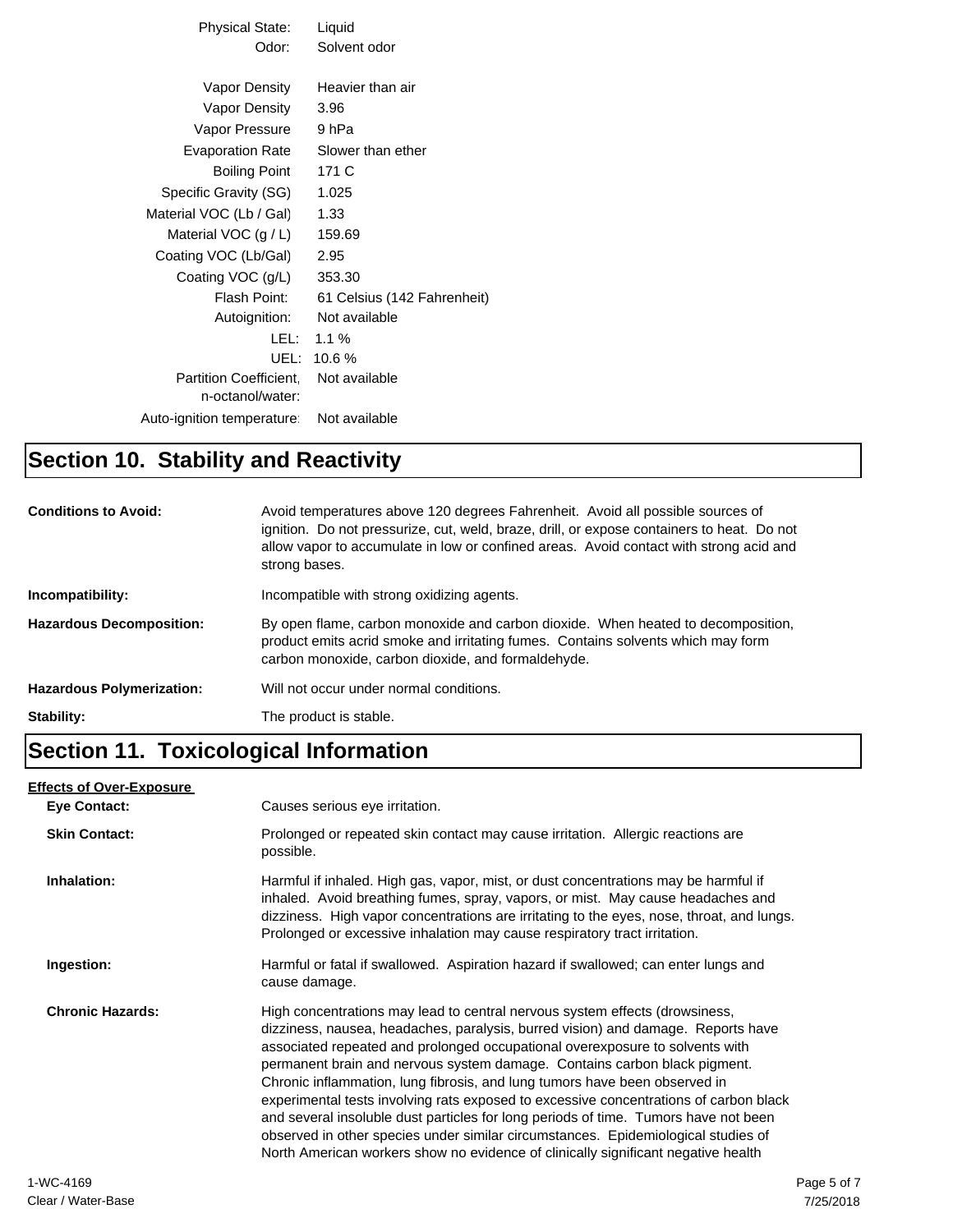|                                 | effects from occupational exposure to carbon black. Carbon black is listed as a Group<br>2B - Possibly Carcinogenic to Humans, by IARC and is proposed to be listed as A4 -<br>Not Classified as a Human Carcinogen by the American Conference of Governmental<br>Industrial Hygienists. Significant exposure is unlikely during typical application of this<br>product by roller or brush. Risk of overexposure depends on the duration and level of<br>exposure to dust from such processes as repeated sanding of dried surfaces, or<br>inhalation of spray mist, and the actual concentration of carbon black in the product<br>formula.                                                                                                        |
|---------------------------------|-----------------------------------------------------------------------------------------------------------------------------------------------------------------------------------------------------------------------------------------------------------------------------------------------------------------------------------------------------------------------------------------------------------------------------------------------------------------------------------------------------------------------------------------------------------------------------------------------------------------------------------------------------------------------------------------------------------------------------------------------------|
| <b>Primary Routes of Entry:</b> | Product contains titanium dioxide, which is listed as a Group 2B - Possibly<br>Carcinogenic to Humans by IARC. No significant exposure to titanium dioxide is<br>anticipated while using this product, in which titanium dioxide is bound to other<br>materials including resin and other pigments, during brush or rolling application.<br>Overexposure risks depend on duration and level of exposure to dust, such as from<br>repeated sanding of this product's dried film, or inhalation of spray mist, and the actual<br>concentration of titanium dioxide in the product formula. For additional information,<br>refer to IARC Monograph, Volume 93, 2010.<br>Eye contact, ingestion, inhalation, absorption through the skin, skin contact. |
| <b>Acute Toxicity Values:</b>   | Acute effects of this product have not been tested. Available data on individual<br>components, if any, will be listed below.                                                                                                                                                                                                                                                                                                                                                                                                                                                                                                                                                                                                                       |

#### **Section 12. Ecological Information**

| Product is a mixture of listed components.<br><b>Ecological Information:</b> |  |
|------------------------------------------------------------------------------|--|
|------------------------------------------------------------------------------|--|

### **Section 13. Disposal Information**

**Disposal Considerations:** The generation of waste should be avoided or minimized wherever possible. Disposal of this product, solutions, and any by-products should at all times comply with relevant environmental protection regulations and waste disposal regulations, in addition to any local or regional restrictions which may be in effect. Surplus and non-recyclable products should be disposed of via a licensed waste disposal contractor. Waste should not be disposed of untreated to the sewer unless fully compliant with the requirements of all authorities with jurisdiction. Waste packaging should be recycled whenever possible. Incineration or landfill should only be considered when recycling is not feasible. Take care when handling empty containers as they may retain some residual product. Vapor from residue may create a flammable or explosive atmosphere within the used container. Do not expose empty containers to heat or sparks, and do not weld, cut, or grind used containers unless they have been thoroughly cleaned. Avoid contact of spilled material with soil, waterways, drains, and sewer systems.

#### **Section 14. Transport Information**

|                          | Domestic (US DOT)        | <b>International (IMDG)</b> | Air (IATA)               | Canada (TDG)             |
|--------------------------|--------------------------|-----------------------------|--------------------------|--------------------------|
| <b>UN Number:</b>        | Not Regulated            | Not Regulated               | Not Regulated            | Not Regulated            |
| <b>UN Shipping Name:</b> | $\overline{\phantom{0}}$ | $\overline{\phantom{0}}$    | $\overline{\phantom{a}}$ |                          |
| <b>Hazard Class:</b>     | $\overline{\phantom{0}}$ | ۰                           | $\overline{\phantom{a}}$ | $\overline{\phantom{0}}$ |
| <b>Packing Group:</b>    | $\blacksquare$           | $\overline{\phantom{a}}$    | $\overline{\phantom{a}}$ | $\overline{\phantom{a}}$ |
| <b>Limited Quantity:</b> | $\overline{\phantom{0}}$ | ۰                           | $\overline{\phantom{a}}$ |                          |
|                          |                          |                             |                          |                          |

**Special Considerations:** The presence of a shipping description for a particular mode of transport does not indicate that the product is packaged suitably for that mode of transport. All packaging should be reviewed for suitability prior to shipment, so that compliance with applicable regulations can be ensured. Compliance with all applicable regulations is the sole responsibility of the person offering the product for transport. Persons loading and unloading dangerous goods should be trained in all the risks associated with the substances at hand, and on all actions to be taken in case of an emergency situation.